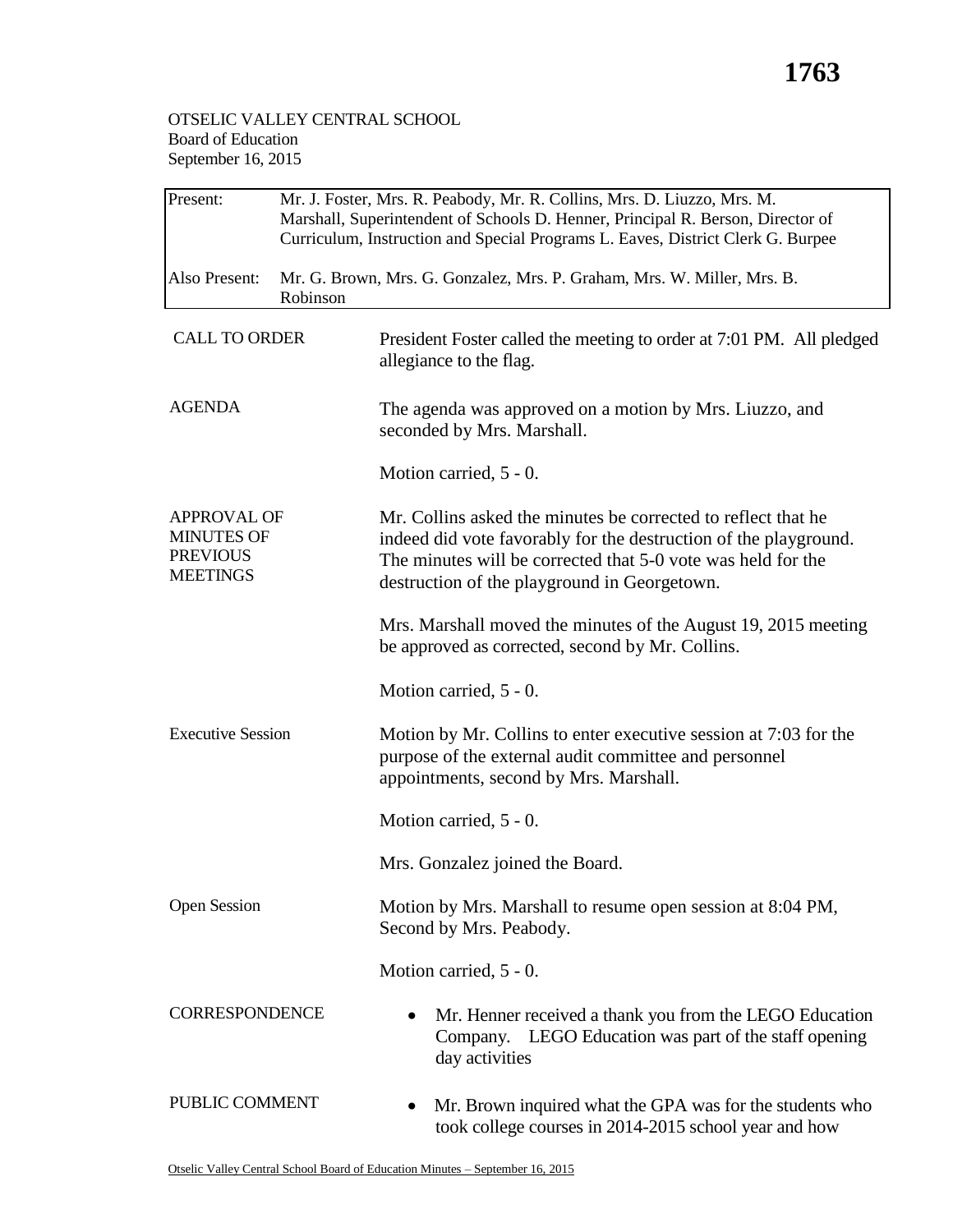|                                                                       | Mr. Brown inquired if any thought has been given for getting<br>$\bullet$<br>another kindergarten teacher to split up the large group of<br>kindergartners. Mrs. Miller chimed in that she feels another<br>second teacher is needed. Mr. Henner replied that he has<br>two plans and waiting for the OVTA to respond to schedule<br>a meeting with him. Mrs. Peabody inquired about third<br>grade in that last year a special education teacher was in the<br>classroom and is there plan to do the same this year.                                                                                                                                                                                                                                                                                                                                                                                     |  |
|-----------------------------------------------------------------------|-----------------------------------------------------------------------------------------------------------------------------------------------------------------------------------------------------------------------------------------------------------------------------------------------------------------------------------------------------------------------------------------------------------------------------------------------------------------------------------------------------------------------------------------------------------------------------------------------------------------------------------------------------------------------------------------------------------------------------------------------------------------------------------------------------------------------------------------------------------------------------------------------------------|--|
| <b>REPORTS</b>                                                        |                                                                                                                                                                                                                                                                                                                                                                                                                                                                                                                                                                                                                                                                                                                                                                                                                                                                                                           |  |
| Superintendent's                                                      | Mr. Henner reported on the following:<br>Explanation of the LEGO Education program.                                                                                                                                                                                                                                                                                                                                                                                                                                                                                                                                                                                                                                                                                                                                                                                                                       |  |
| Principal's                                                           | Mr. Berson answered the following questions about his report:<br>Mrs. Peabody questioned the lack of a report on the<br>maintenance on the vehicles other than buses                                                                                                                                                                                                                                                                                                                                                                                                                                                                                                                                                                                                                                                                                                                                      |  |
| Director of Curriculum,<br><b>Instruction and Special</b><br>Programs | Mrs. Eaves answered the following questions about her report:<br>Mrs. Peabody requested a list of issues resulting from the<br>PreK audit.                                                                                                                                                                                                                                                                                                                                                                                                                                                                                                                                                                                                                                                                                                                                                                |  |
| Business Manager's                                                    | Mrs. Gonzalez reported on the following:<br>The Brittel Grant is for \$50,000.00.<br>$\bullet$<br>A clarification on the internal claims audit. The errors are<br>$\bullet$<br>caused by a new business official. She explained the<br>invoice process and she is going to begin encumbering<br>funds.                                                                                                                                                                                                                                                                                                                                                                                                                                                                                                                                                                                                    |  |
| <b>Committee Reports</b>                                              | It was the consensus of the Board to reactivate the Safety<br>Committee, Finance Committee, and the Policy and Procedure<br>committee                                                                                                                                                                                                                                                                                                                                                                                                                                                                                                                                                                                                                                                                                                                                                                     |  |
| Board Member's                                                        | Mr. Foster, Mr. Collins, Mr. Henner attended the<br>Georgetown town meeting. They clarified the international<br>program and discussed municipal agreements with the<br>town and fire department. Mr. Henner attended the Otselic<br>town meeting.<br>Mr. Foster has had some complaints about the sign at the<br>٠<br>playground in South Otselic. It was the consensus to take<br>down the current signs and replace them with signs to<br>indicate children must be supervised by an adult while on<br>the playground.<br>Mrs. Marshall brought up that there are four dangerous<br>٠<br>parking spots in the new parking area in South Otselic.<br>The transportation video that was previously sent to the<br>board was discussed. It was the consensus of the Board<br>that the turnaround spot is dangerous for all involved and<br>that the student will have to get on and off the bus at a stop |  |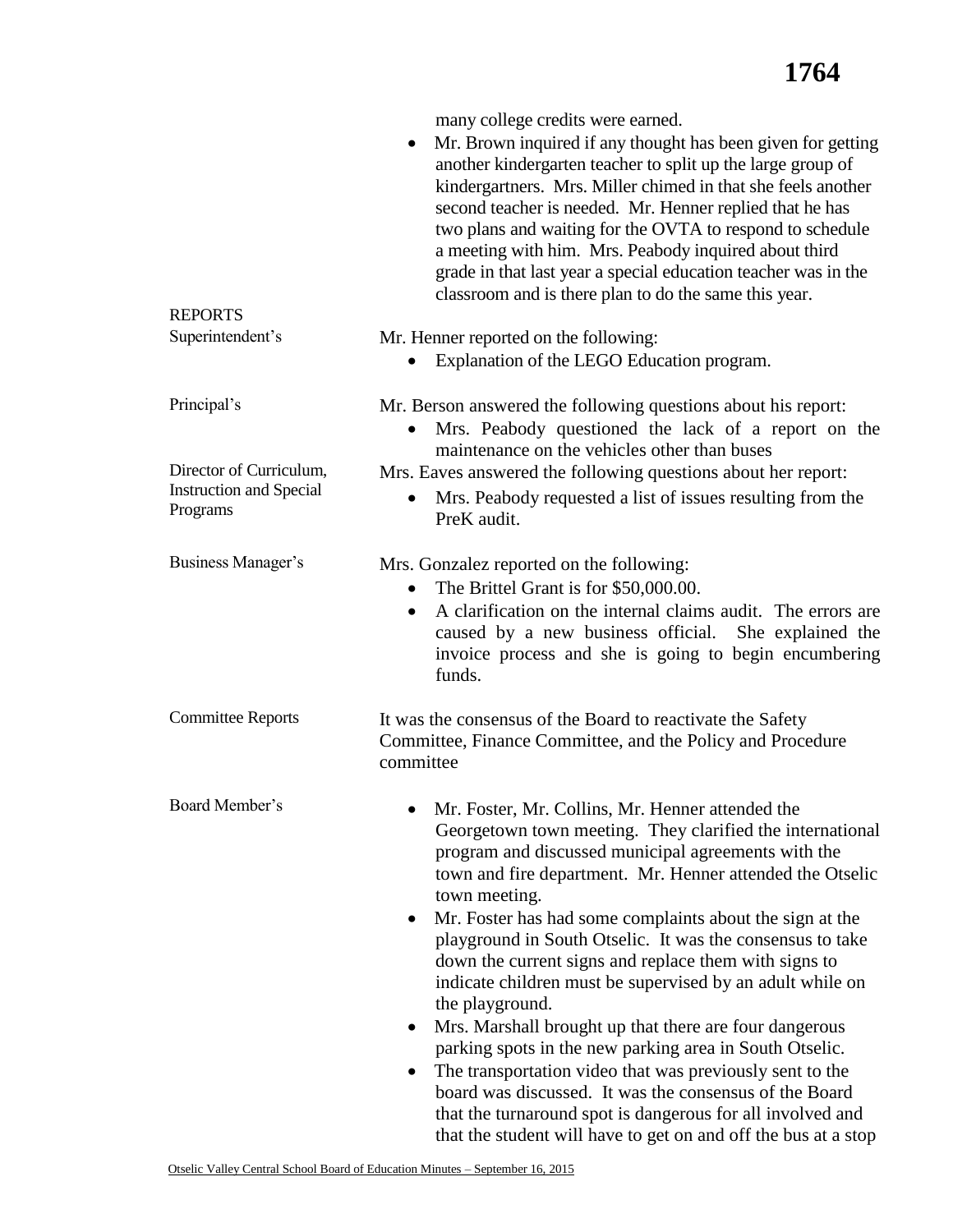that has already been established.

- Mrs. Marshall thanked Mr. Henner to taking time to discuss the Kindergarten and Grade 2 issue.
- Mr. Collins inquired about the work being done on the field.
- Mr. Collins suggested having a game or two on fishing heritage day to gather more interest.
- Mrs. Liuzzo has received complaints about soccer games at night and that there is an admission charge.
- Mrs. Peabody stated that although technology is wonderful, not everyone has access and would appreciate having print copies of things.
- Mrs. Peabody suggested a plan to get parents involved would be to consistently have activities in the morning.
- Mr. Collins questioned fundraisers. Mr. Henner has a change in philosophy by having community based fundraisers.
- $\mathcal{N}$  and  $\mathcal{N}$  are the set of  $\mathcal{N}$

Motion by Mrs. Peabody, to accept the August financial reports as presented. Second by Mrs. Marshall.

Motion carried, 5 - 0.

None at this time.

UNFINISHED BUSINESS

Financial Reports (FY'15/16 - #16)

NEW BUSINESS Personnel Recommendations

Motion by Mr. Collins, upon the recommendation of the Superintendent of Schools to appoint the following:

| Elizabeth Hackett       | Appointment as a<br>school aide at a<br>salary per the<br><b>OVEA</b> contract                                                 | <b>Effective September</b><br>8, 2015 |
|-------------------------|--------------------------------------------------------------------------------------------------------------------------------|---------------------------------------|
| <b>Jenny Naber</b>      | Appointment as a<br>substitute teacher,<br>substitute school<br>aide, and substitute<br>food service helper                    | <b>Effective September</b><br>8, 2015 |
| Tameka Lieb             | Conditional<br>appointment<br>pending clearance<br>from the State<br>Education<br>Department as a<br>substitute school<br>aide |                                       |
| <b>Heather Stafford</b> | Conditional                                                                                                                    |                                       |

Otselic Valley Central School Board of Education Minutes – September 16, 2015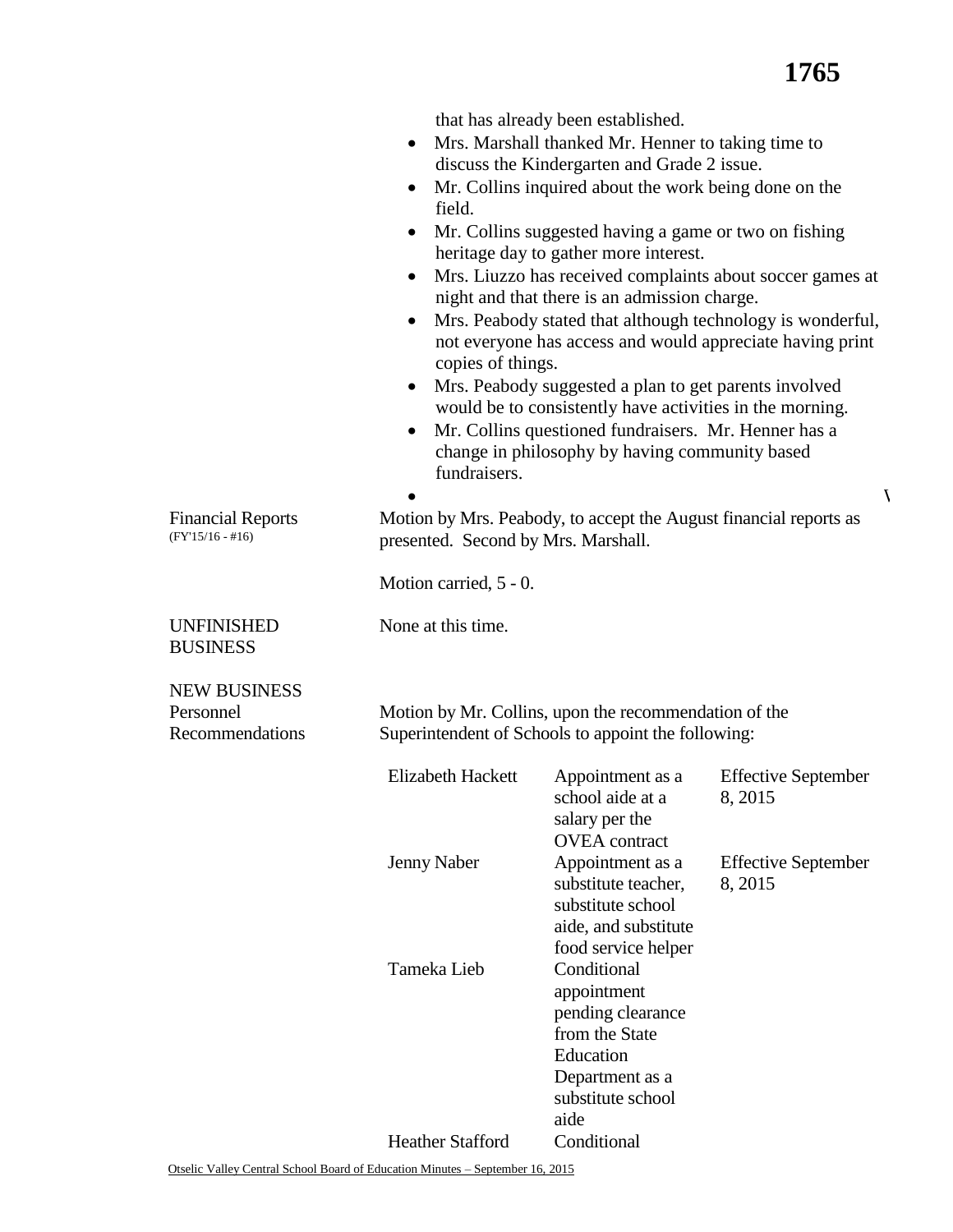|                                                           |                                                                                                                                                                                                                                                   | pending clearance<br>from the State<br>Education<br>Department as a<br>substitute school<br>aide                         |  |  |  |
|-----------------------------------------------------------|---------------------------------------------------------------------------------------------------------------------------------------------------------------------------------------------------------------------------------------------------|--------------------------------------------------------------------------------------------------------------------------|--|--|--|
|                                                           | Joseph Saladino                                                                                                                                                                                                                                   | Appointment as a<br>substitute bus driver                                                                                |  |  |  |
|                                                           | Sarah Youngs                                                                                                                                                                                                                                      | Appointment as a<br>substitute teacher<br>and substitute<br>school aide                                                  |  |  |  |
|                                                           | Second by Mrs. Liuzzo.                                                                                                                                                                                                                            |                                                                                                                          |  |  |  |
|                                                           | Motion carried, 5-0.                                                                                                                                                                                                                              |                                                                                                                          |  |  |  |
| Acceptance of Gift to<br>the School<br>$(FY'15/16 - #17)$ | Motion by Mrs. Marshall, upon the recommendation of the<br>Superintendent of Schools, to accept the gift from Mr. Henner of a<br>chest freezer to be used in the concession area. Second by Mr.<br>Collins.                                       |                                                                                                                          |  |  |  |
|                                                           | Motion carried, 5 - 0.                                                                                                                                                                                                                            |                                                                                                                          |  |  |  |
| <b>Affordable Care Act</b>                                | 1.                                                                                                                                                                                                                                                | ONGOING EMPLOYEES RESOLUTION                                                                                             |  |  |  |
| Compliance<br><b>Resolutions</b>                          |                                                                                                                                                                                                                                                   | Motion by Mrs. Peabody, upon the recommendation of the<br>Superintendent of Schools, to adopt the following resolutions: |  |  |  |
|                                                           | <b>WHEREAS</b> , the Patient Protection and Affordable Care Act<br>requires Otselic Valley Central School District to determine full-<br>time status of ongoing employees in order to establish eligibility<br>for health insurance coverage; and |                                                                                                                          |  |  |  |
|                                                           | <b>WHEREAS</b> , eligibility must be determined prior to the start of<br>the health plan year; and                                                                                                                                                |                                                                                                                          |  |  |  |
|                                                           | <b>WHEREAS</b> , the regulations under the Patient Protection and<br>Affordable Care Act allow for look-back measurement periods to<br>be used for ongoing employees to determine whether an employee<br>is a full-time employee; and             |                                                                                                                          |  |  |  |
|                                                           | <b>WHEREAS, Otselic Valley Central School District desires to</b><br>establish a look-back standard measurement period, administrative<br>period and stability period for its ongoing employees; and                                              |                                                                                                                          |  |  |  |

appointment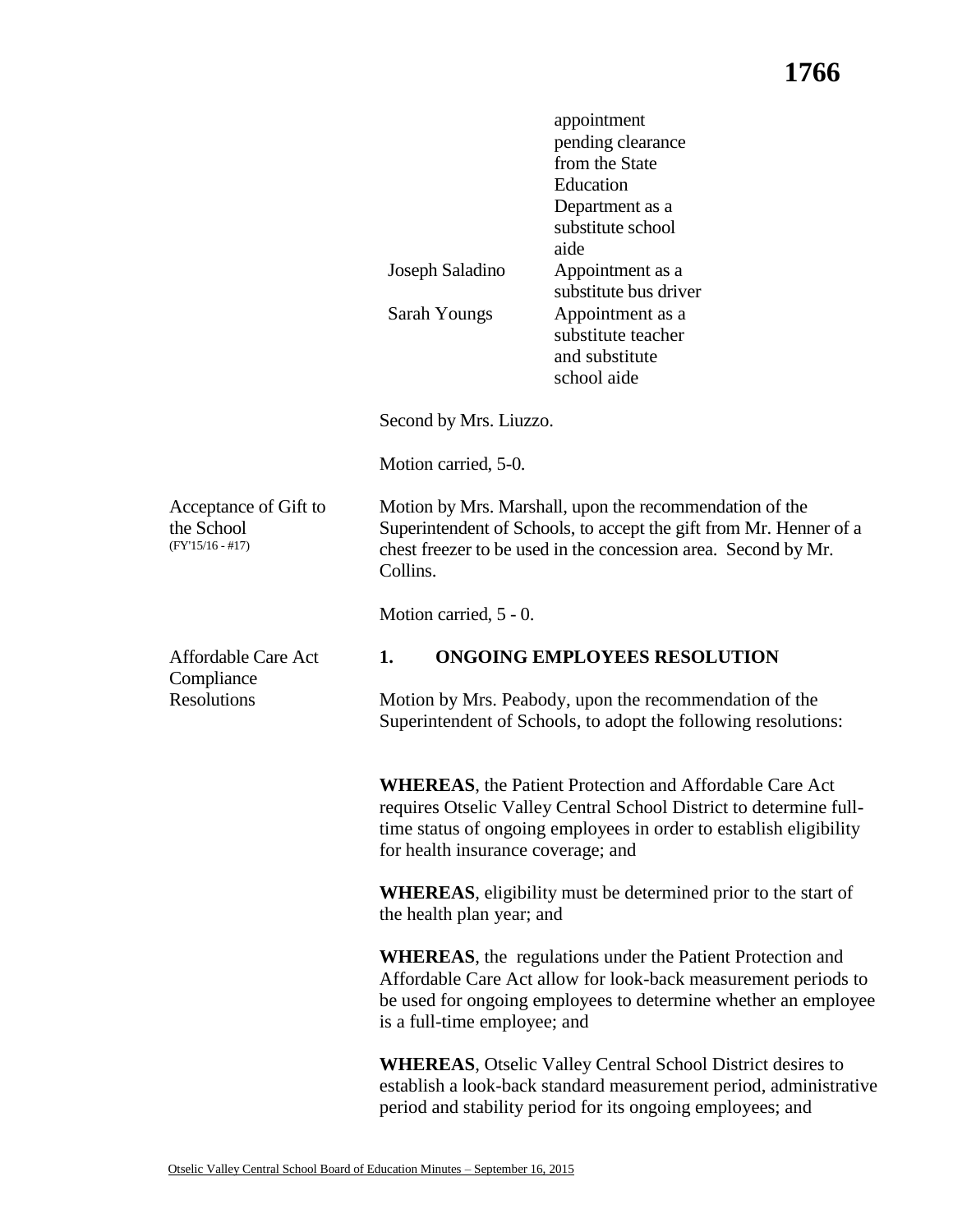**WHEREAS**, Otselic Valley Central School District provides a health plan and is a participating district in NY 44 Health Benefits Plan Trust; and

**WHEREAS**, Otselic Valley Central School District health plan year is one year which runs from July  $1<sup>st</sup>$  to June 30th; and

**NOW THEREFORE, BE IT RESOLVED**, that the standard measurement period for ongoing employees shall be a period of twelve (12) consecutive months to be measured from May 1st to April 30th; and

**BE IT FURTHER RESOLVED, that the administrative period** for ongoing employees shall be a period of 60 days to be measured from May 1st, to June 30th; and

**BE IT FURTHER RESOLVED, that the stability period for** ongoing employees, determined to have averaged at least 30 hours of service per week (130 hours of service per calendar month) during the standard measurement period, shall be a period of twelve (12) consecutive calendar months to begin immediately after the administrative period on July 1st and to continue until June 30th; and

**BE IT FURTHER RESOLVED, that the stability period for** ongoing employees, determined not to have averaged 30 hours of service or more per week (130 hours of service or more per calendar month) during the standard measurement period, shall be a period of twelve (12) consecutive calendar months to begin immediately after the administrative period on July  $1<sup>st</sup>$  and continue until June 30th.

Second by Mr. Collins.

Motion carried, 5 - 0.

## **2. NEW VARIABLE HOUR/NEW PART-TIME/NEW SEASONAL EMPLOYEES RESOLUTION**

Motion by Mrs. Peabody, upon the recommendation of the Superintendent of Schools

**WHEREAS**, the Patient Protection and Affordable Care Act requires Otselic Valley Central School District to determine fulltime status of new variable hour, new part-time, and new seasonal employees in order to establish eligibility for health insurance coverage; and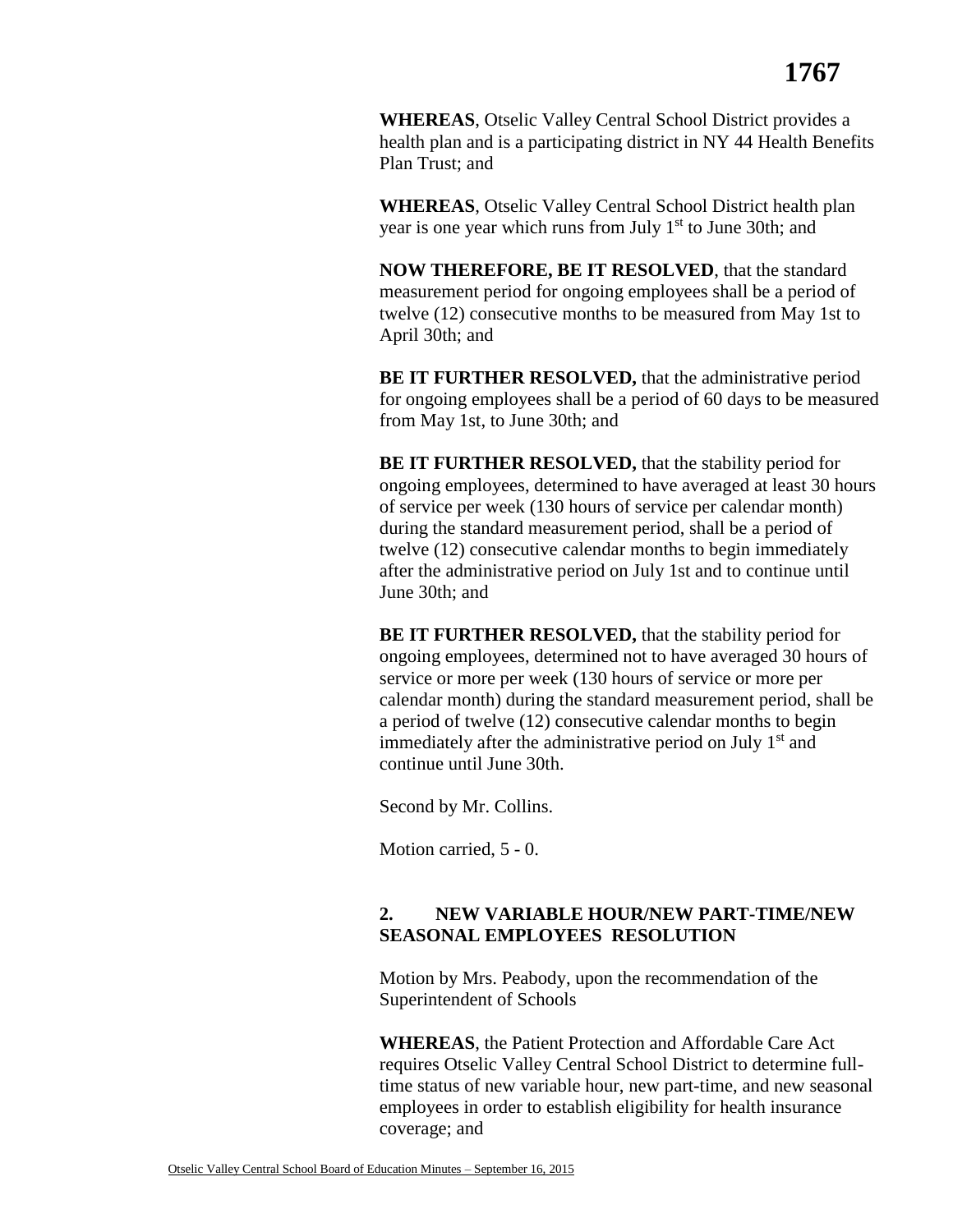**WHEREAS**, the regulations under the Patient Protection and Affordable Care Act allow for look-back measurement periods to be used for new variable hour, new part-time, and new seasonal employees to determine whether an employee is a full-time employee; and

**WHEREAS**, Otselic Valley Central School District desires to establish a look-back initial measurement period, administrative period and stability period for its new variable hour, new parttime, and new seasonal employees; and

**WHEREAS**, Otselic Valley Central School District provides a health plan and is a participating district in NY44 Health Benefits Plan Trust; and

**WHEREAS**, Otselic Valley Central School District's health plan year is a 12 month period which runs from July  $1<sup>st</sup>$  to June  $30<sup>th</sup>$ ; and

**NOW THEREFORE, BE IT RESOLVED**, that the initial measurement period for new variable hour, new part-time, and new seasonal employees shall be a period of twelve (12) consecutive months which shall begin on the first day of the first calendar month following the employee's start date; and

**BE IT FURTHER RESOLVED**, that the administrative period for new variable hour, new part-time, and new seasonal employees shall be a period which shall begin at the end of the initial measurement period and shall continue through the end of the first full calendar month beginning on or after the end of the initial measurement period; and

**BE IT FURTHER RESOLVED**, that the stability period for new variable hour, new part-time, and new seasonal employees, determined to have averaged at least 30 hours of service per week (130 hours of service a calendar month) during the initial measurement period, shall be a period of twelve (12) consecutive calendar months to begin immediately after the administrative period; and

**BE IT FURTHER RESOLVED**, that the stability period for new variable hour, new part-time, and new seasonal employees, determined not to have averaged 30 hours of service or more per week (130 hours of service or more per calendar month) during the initial measurement period, shall be a period of twelve (12) consecutive calendar months to begin immediately after the administrative period.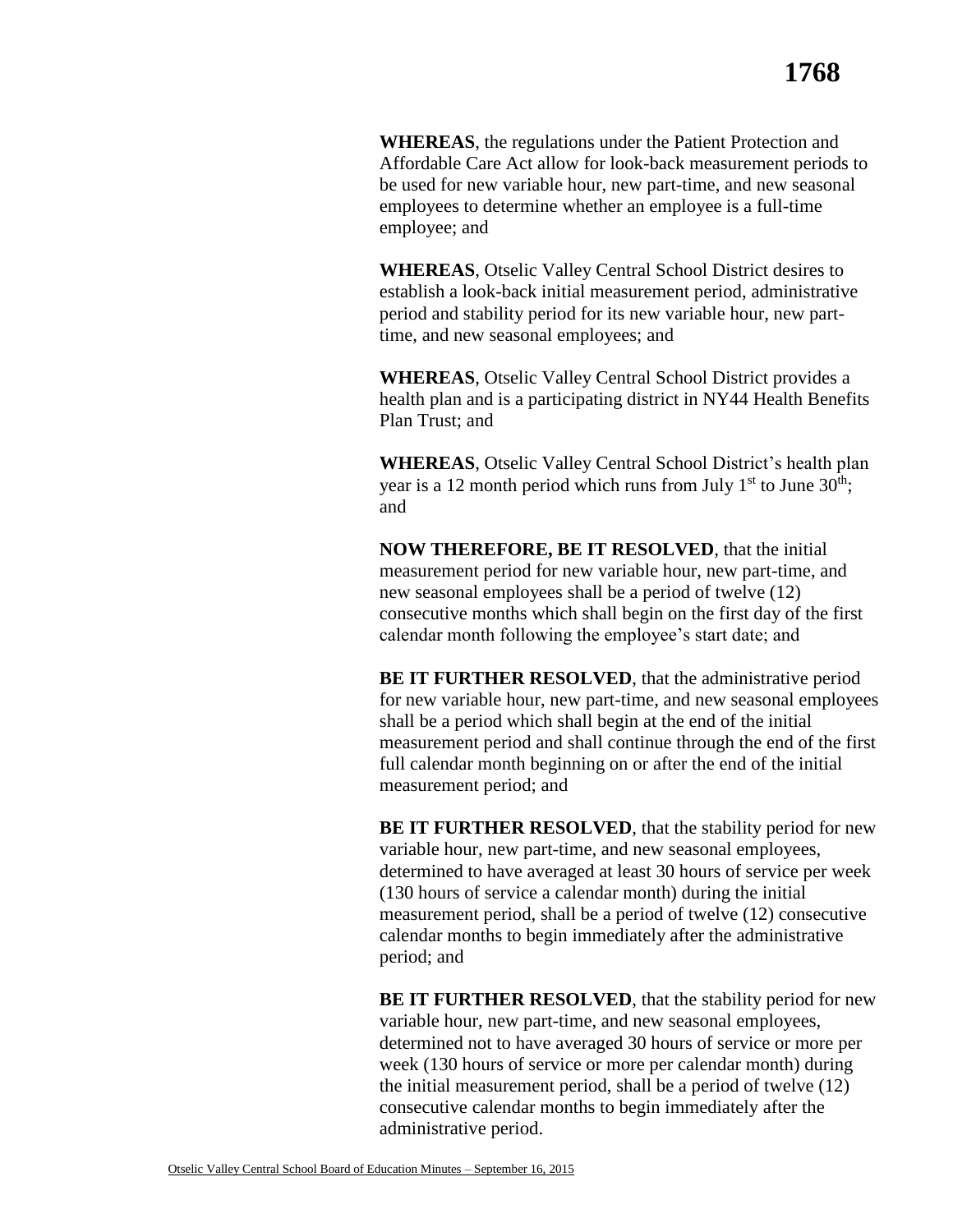## **1769**

|                                                                    | Second by Mrs. Liuzzo.                                                                                                                                                                              |  |
|--------------------------------------------------------------------|-----------------------------------------------------------------------------------------------------------------------------------------------------------------------------------------------------|--|
|                                                                    | Motion carried, 5 - 0.                                                                                                                                                                              |  |
| 2015-2016 Board of<br><b>Education Goals</b><br>$(FY'15/16 - #18)$ | Motion by Mrs. Marshall, to approve the 2015-2016 Board of<br>Education goals. Second by Mr. Collins.                                                                                               |  |
|                                                                    | Motion carried, 5 - 0.                                                                                                                                                                              |  |
| 2015 External Audit<br>Report                                      | Tabled at this time.                                                                                                                                                                                |  |
| <b>NYSSBA</b> Convention<br>Voting Delegate and<br>Alternate       | Motion by Mrs. Peabody to appoint Jeremy Foster as the voting<br>delegate at the NYSSBA Convention in October. Second by Mr.<br>Collins.                                                            |  |
|                                                                    | Motion carried, 5 - 0.                                                                                                                                                                              |  |
|                                                                    | Motion by Mr. Foster to appoint Marcia Marshall as the alternate<br>voting delegate. Second by Mrs. Liuzzo.                                                                                         |  |
|                                                                    | Motion carried, 5 - 0.                                                                                                                                                                              |  |
| Declaration of Surplus<br>Items<br>$(FY'15/16 - #19)$              | Motion by RC, upon the recommendation of the Superintendent of<br>Schools, to declare the list of items as surplus and to dispose of them<br>appropriately. Second by Mrs. Liuzzo.                  |  |
|                                                                    | Motion carried, 5 - 0.                                                                                                                                                                              |  |
| PUBLIC COMMENT                                                     | Mrs. Peabody would like them donated to a not for profit group.<br>Mr. Brown reported that at the games under the lights, Mr. Winn<br>does an excellent job policing the playground area.           |  |
| <b>Executive Session</b>                                           | Motion by Mrs. Marshall to enter executive session at 9:56 PM for<br>the purpose of a particular personnel matter, student scheduling, a<br>student issue, and negotiations. Second by Mrs. Liuzzo. |  |
|                                                                    | Motion carried, $5 - 0$ .                                                                                                                                                                           |  |
| <b>Open Session</b>                                                | Motion by Mrs. Liuzzo to resume open session at 10:41 PM, second<br>by Mr. Collins.                                                                                                                 |  |
|                                                                    | Motion carried, $5 - 0$ .                                                                                                                                                                           |  |
| <b>ADJOURNMENT</b>                                                 | Motion by Mr. Collins, second by Mr. Foster, to adjourn the meeting<br>at 10:42 PM.                                                                                                                 |  |